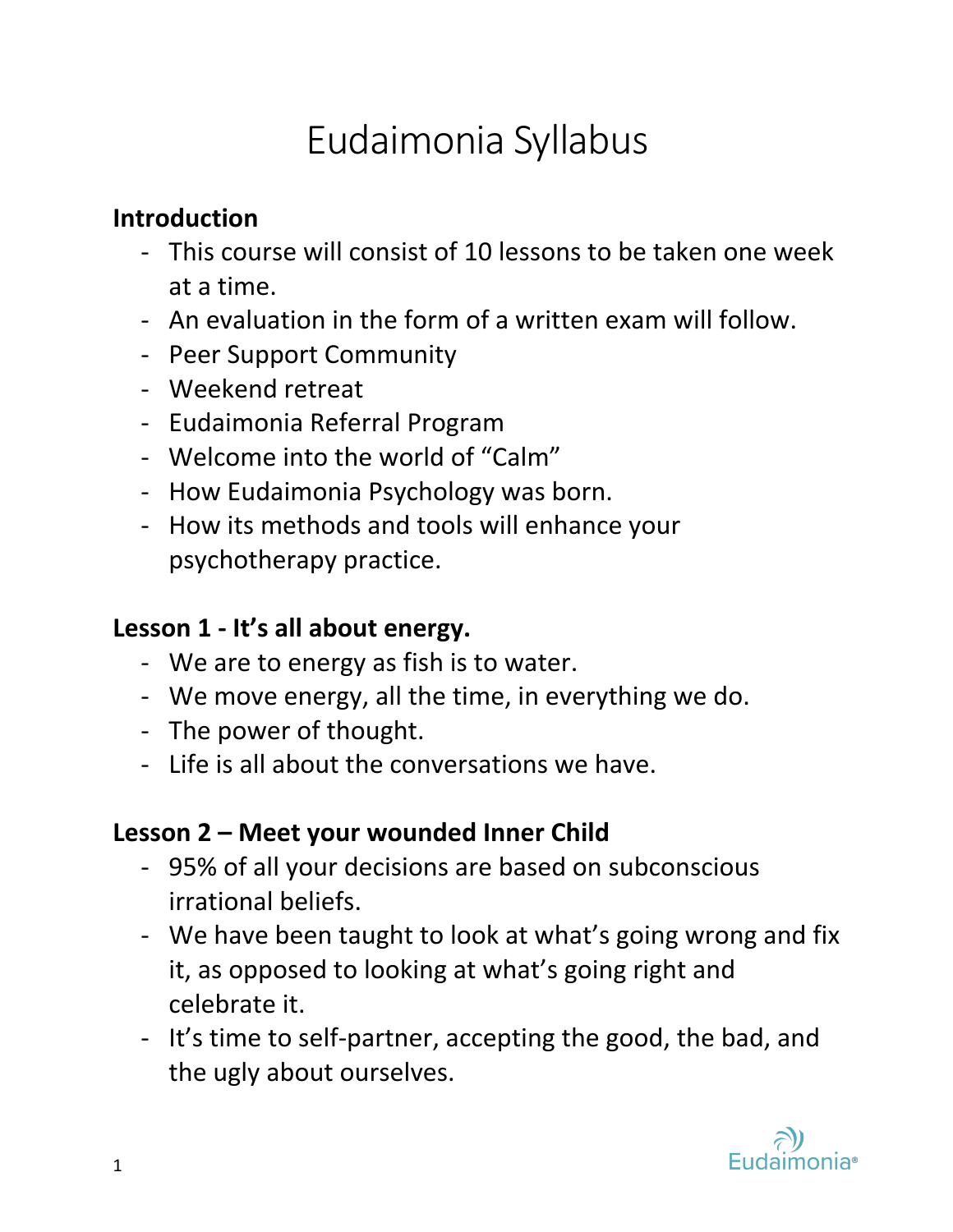### **Lesson 3 – Those two bitches, fear and worry.**

- Fear is, "False Evidence Appearing Real", Let's identify those lies.
- Nothing in life is a mistake, so if you weren't afraid what would you do?

## **Lesson 4 – Let's meet your Future Best Self**

- Your higher self is the best coach you will ever meet.
- Learning to visualize
- Nothing happens if you don't have clarity of vision.
- Separating the drama from the reality.

#### **Lesson 5 – Words are magic wands**

- Becoming aware of your self-talk.
- Choosing between love and fear every day.
- Creating a Vison Shelf

#### **Lesson 6 – Are you part of the problem or the solution?**

- The difference between what you need to do and what you are willing to do, how to be honest with yourself.
- Is your heart open to receive love?

#### **Lesson 7 – Intention vs Reaction**

- How to program your life vs. responding to whatever shows up.
- Rewrite the script to your life.
- Be what you want to see.